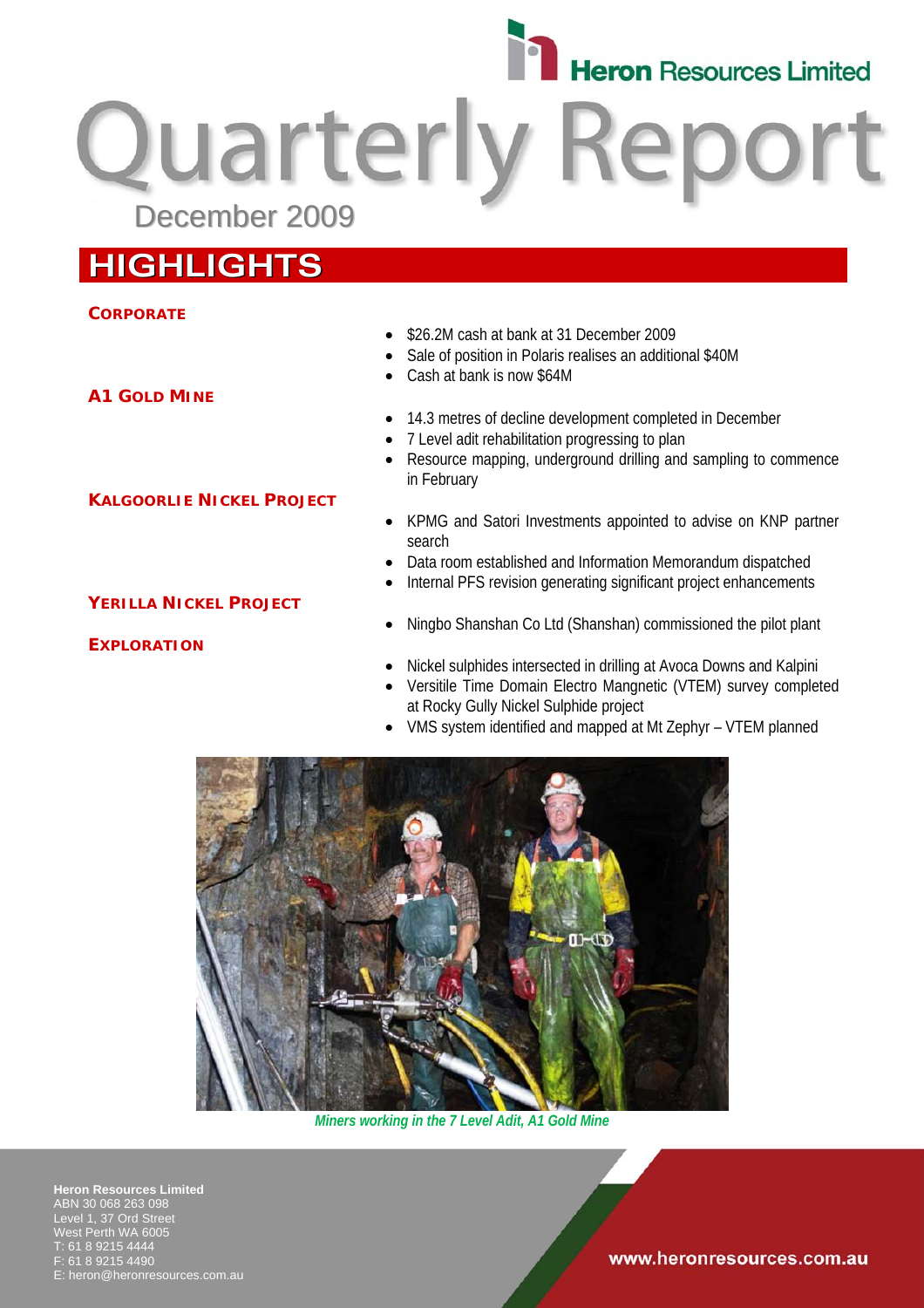# **A1 GOLD MINE**

#### **A1 GOLD MINE (HERON OPTION TO PURCHASE 100%)**



*Location of A1 Gold Mine* 

#### **SURFACE INFRASTRUCTURE**

*Grid power will be connected to the site in January 2010* 

#### **DECLINE DEVELOPMENT**



*Decline Portal* 

A two year option to purchase the A1 Gold Mine was entered into on 13 August 2009. During the option period the Company will evaluate the feasibility of recommencing production from the mine. Evaluation will be by mapping and sampling historic workings to the 14 Level, 18,000m of diamond drilling, bulk sampling and metallurgical test work. The A1 produced 450,000 ounces of gold from 1861 to 1992 predominantly from high grade quartz reefs hosted in a mafic dyke. During production, zones of lower grade stock work mineralisation were demonstrated to exist. Heron believes these stock works, many of which can be accessed from existing workings, provide a viable target for mechanised mining which can be supplemented by hand held mining of the high grade reefs. Gold mineralisation is reported to be free milling with high recoveries of gold by gravity concentration.

During the quarter surface infrastructure consisting of the mine office, change rooms, mine workshops and core handling facilities were installed. Surface infrastructure is 95% complete with only final layout of core handling facilities outstanding.

The mine is serviced by grid power and public road to the front gate and fresh water in the historic workings. Grid power will be connected to the site in January 2010 by the electrical regulator. In the interim site generators are providing power for surface and underground work. At the end of January Heron's site management team and the mining contractor were fully established. The underground drilling contractor is preparing to mobilise.

The first decline blast was held on 7 December 2009 and a total advance of 14.3 metres of development was achieved to the end of the quarter. By late January a total of 78 metres of development had been completed. Target monthly decline development is 125 metres and total decline development required for the evaluation is 2000 metres. The decline is 3.5m x 3.5m in cross section which will be suitable for mine production haulage as well as mine access. During the evaluation period, the decline will be driven to the 14 Level, a distance of 300 metres vertical from the portal, close to the 7 Level adit.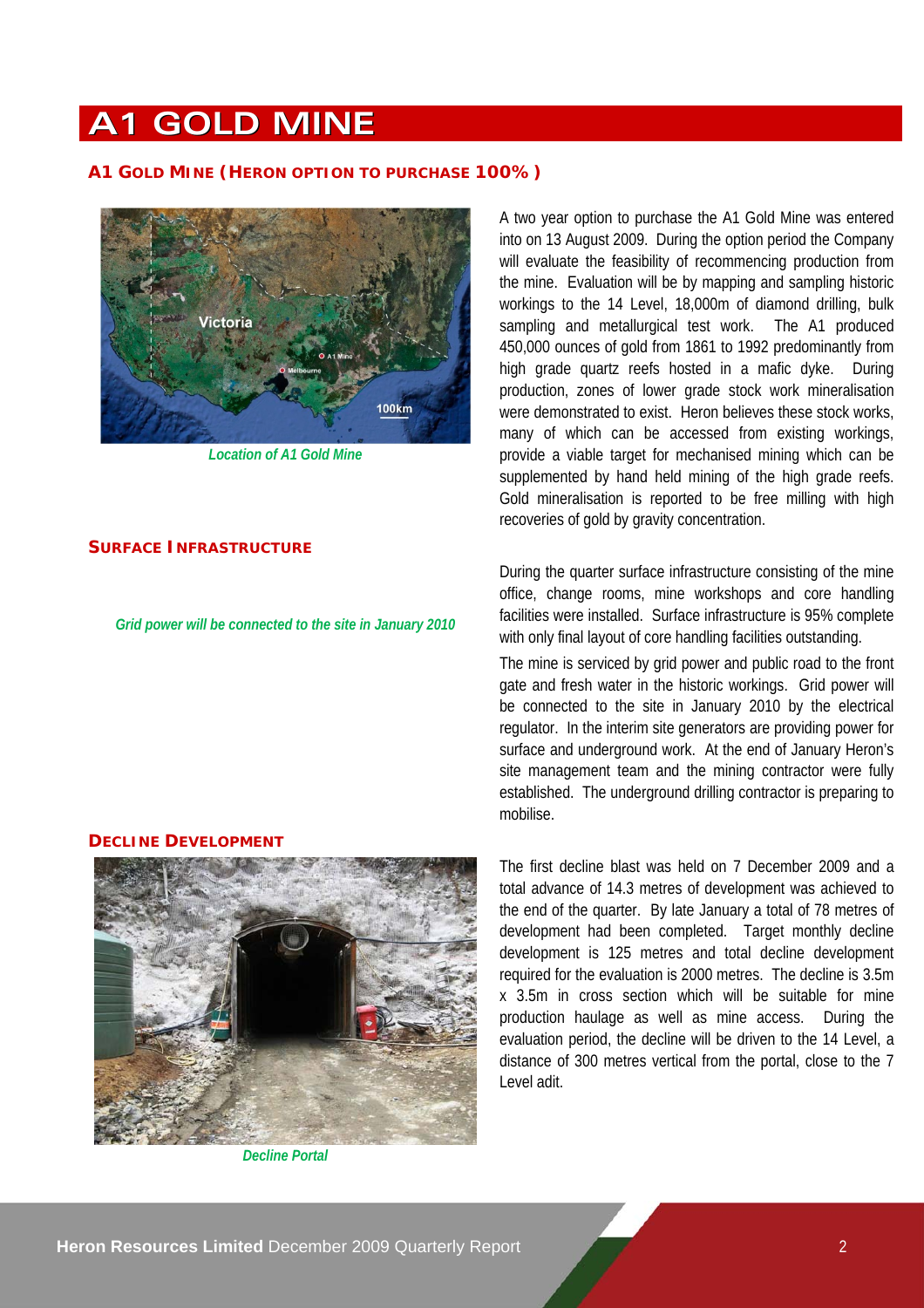#### **7 LEVEL ADIT**



*Stockworks and ladder veins*

The 7 Level adit was previously used as the main production haulage way and is now being refurbished to provide access to the A1 internal shaft for dewatering and access to the 8 Level and above for mapping and sampling of the historic workings.

Entry to the underground workings has shown that ground conditions in the host dyke are good. This will allow for acceleration of the geological evaluation program.

**DRILLING DRILLING DRILLING DRILLING DRILLING DEVELOPS During the evaluation period 18,000 metres of diamond drill** core drilling is scheduled from both the decline and the historic workings. Drilling will be approximately 9,000 metres per annum and will identify the location and dimensions of gold bearing stock works and reefs. A portion of drilling will target extentional mineralisation not accessible from existing workings. The A1 Dyke south of the A1 South Shaft and the northern extensions of mineralisation on 10 to 14 Levels are examples of these targets.

**GEOLOGICAL MODELLING** During the quarter all available geological data to the 14 Level were digitised, validated and compiled in a three dimensional geological model. This data included underground diamond drilling from the 1980s and available face sampling. This work confirms Heron's assessment of the potential of the mine. The geological model is important to identifying targets for assessment and compiling results to determine available resources. As mapping and face sampling progresses these will be combined with the drill data to provide the basis for resource estimates and mine planning.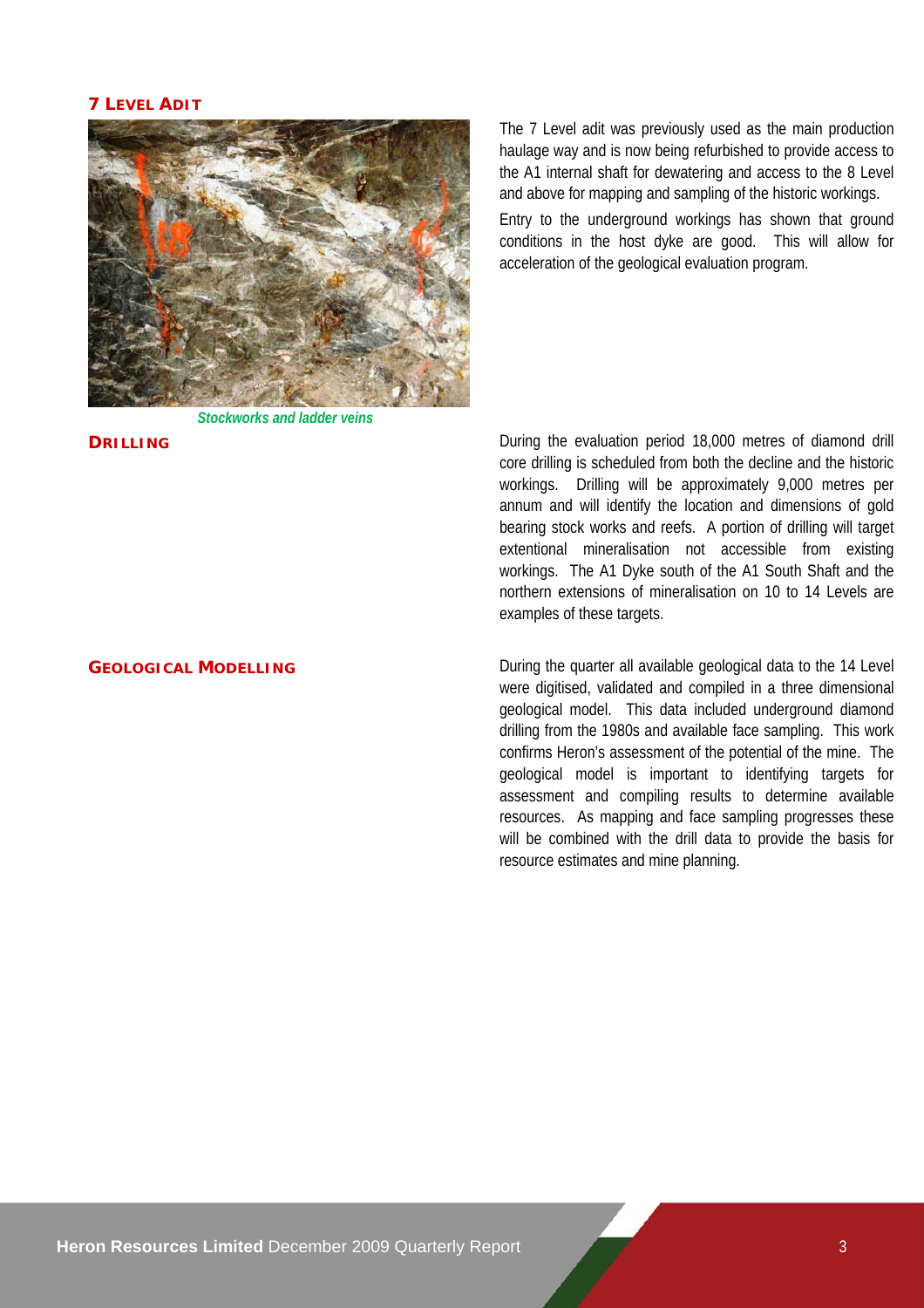# **KALGOORLIE NICKEL PROJECT**

#### **KALGOORLIE NICKEL PROJECT (KNP) (HERON 100%)**



*Kalgoorlie Nickel Project- location and deposits*



#### **PARTNER SEARCH**

KPMG in Perth and Satori Investments based in Shanghai were appointed in August to assist the company with a new partner search for the KNP. An Information Memorandum on the project has been distributed to potential investors and a data room created. A number of parties have signed confidentiality agreements and have been active in the data room assessing the project.

#### **INTERNAL REVISION OF PFS**

#### **RESOURCES**

During the quarter Heron announced the completion of updated mineral resource estimates for five nickel laterite deposits that form part of the KNP. The total combined resource base of the KNP has been updated to 959.0 million tonnes grading 0.74% nickel and 0.045% cobalt.

These estimates have been classified as Measured, Indicated and Inferred Mineral Resources in accordance with the JORC Code (JORC2004). The estimates supersede the previous resource estimates for the Goongarrie South and Siberia North prospects (2007), Highway and Goongarrie Hill prospects (2008), and the Big Four prospect (2004). The new resource estimates for the Highway, Goongarrie Hill, Goongarrie South and the Big Four prospects have been prepared in-house by Heron's specialist resource geologist, while the estimate for the Siberia North prospect has been prepared by Snowden Mining Industry Consultants (Snowden) with technical input from Heron.

The impact of these improved estimates is a decrease in tonnes by 3% with a commensurate increase in grade of 3% and a resultant small increase in the amount of contained metal. Categorisation of the new resource estimates has resulted in reclassification of portions of the resources from Indicated to Inferred categories, reflecting industry standards in classification of laterite resources, primarily relating to drill-hole spacings in the relevant deposit.

The estimation methodology is identical to that used by Heron for the Yerilla Project, which methodology has been validated against trial mining.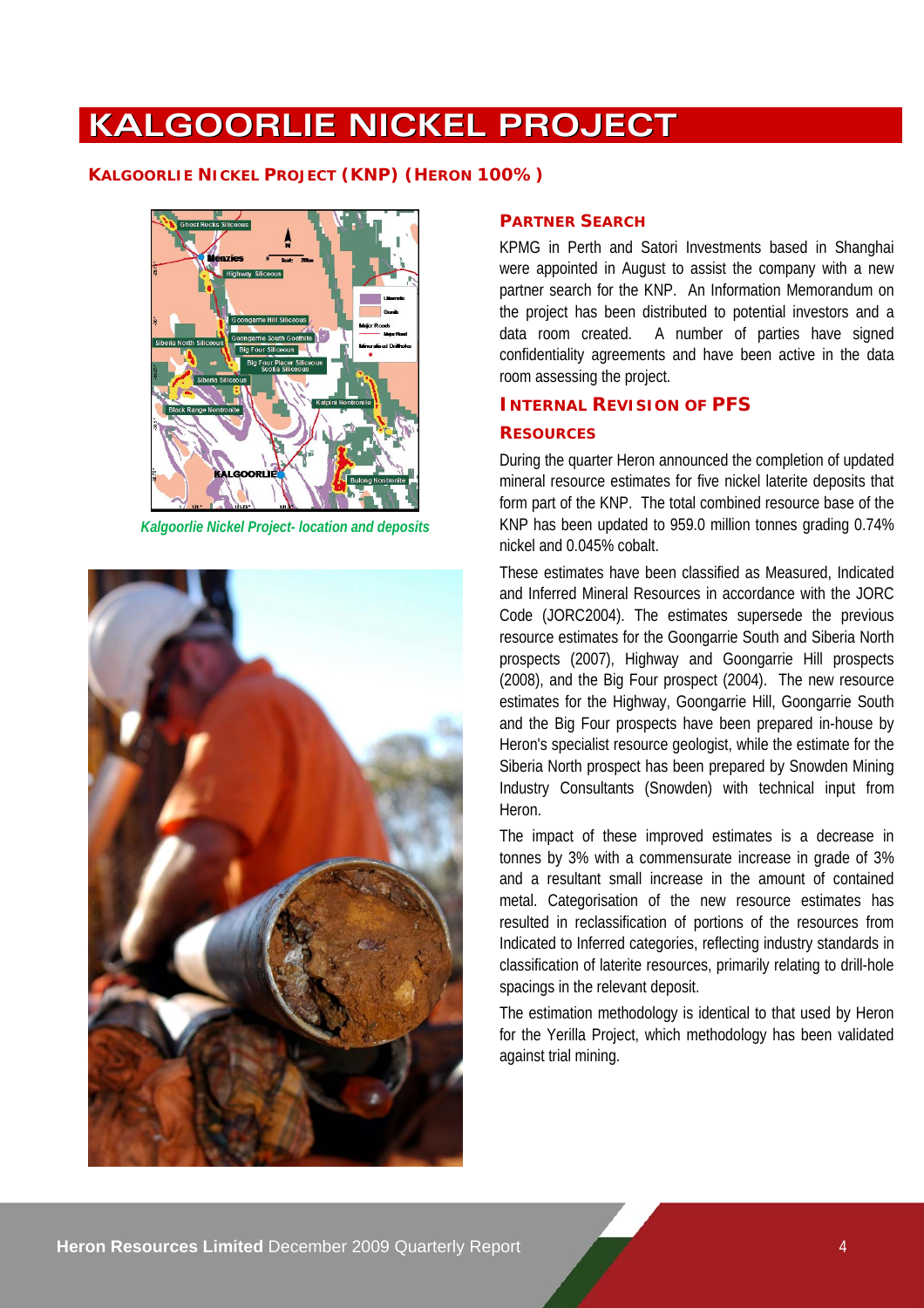

The new estimates for the Goongarrie Hill, Goongarrie South, Siberia North and Highway prospects incorporate additional RC drilling data and RC drilling at the Big Four prospect completed in 2006 for which no formal updated resource estimate has been generated until now.

Nickel and cobalt resources were initially estimated by ordinary kriging into parent blocks with dimensions selected based on the drill hole spacing and analysis of mineralisation continuity at each of the prospect areas (parent block dimensions noted in resource tabulations below). Kriged MgO, FeO,  $Al2O<sub>3</sub>$ , SiO<sub>2</sub>, CaO, Mn, and Cr estimates were also completed and used to assign geochemical material type coding into the resource models and to calculate ore processing parameters.

A second resource estimate for nickel was generated by uniform conditioning using selective mining unit (SMU) dimensions of 10mE by 10mN by 4mRL in order to produce an estimate of the tonnage and grade recoverable by selective mining once close spaced drilling (grade control) is carried out during future mining. This methodology provides a greater level of detail for mine optimisation purposes. The uniform conditioning estimate for nickel and ordinary kriged estimates for the other elements form the basis of the updated mine optimisation study which commenced in late October 2009 and will be completed by end of January 2010.

**TABLE 1 - MINERAL RESOURCE ESTIMATES FOR TOTAL KNP PROJECT AREA (0.5% NICKEL CUT-OFF GRADE)** 

|                 |                    | <b>Million</b>   |      |              |           | <b>Resource Estimation</b>   | <b>Estimate Study</b> |          |
|-----------------|--------------------|------------------|------|--------------|-----------|------------------------------|-----------------------|----------|
| Region          | Prospect           | Tonnes Ni % Co % |      |              | Category  | Method                       | <b>Source</b>         | Period   |
|                 | Goongarrie South   | 5.6              | 1.11 | 0.107        | Measured  | Recoverable Heron            |                       | Post PFS |
|                 | Goongarrie South   | 48               | 0.85 | 0.067        | Indicated | Recoverable Heron            |                       | Post PFS |
|                 | Goongarrie South   | 47               | 0.69 | 0.035        | Inferred  | Recoverable Heron            |                       | Post PFS |
|                 | Highway            | 52.7             | 0.72 | 0.039        | Indicated | Recoverable Heron            |                       | Post PFS |
| Goongarrie      | Highway            | 40.4             | 0.7  | 0.038        | Inferred  | Recoverable Heron            |                       | Post PFS |
|                 | Goongarrie Hill    | 66.6             |      | $0.67$ 0.031 | Inferred  | Recoverable Heron            |                       | Post PFS |
|                 | Big Four           | 40.4             | 0.77 | 0.049        | Indicated | Recoverable Heron            |                       | Post PFS |
|                 | Big Four           | 13.5             | 0.71 | 0.045        | Inferred  | Recoverable Heron            |                       | Post PFS |
|                 | Scotia             | 11.2             | 0.77 | 0.08         | Inferred  | Krige                        | Snowden Pre PFS       |          |
|                 | Sub-total          | 325.4            | 0.74 | 0.045        |           |                              |                       |          |
|                 | Siberia South      | 111.8            | 0.65 | 0.035        | Inferred  | Krige                        | Snowden Pre PFS       |          |
|                 | Siberia North      | 15.6             | 0.71 | 0.04         | Indicated | Recoverable Snowden Post PFS |                       |          |
| Siberia         | Siberia North      | 75.9             | 0.73 | 0.033        | Inferred  | Recoverable Snowden Post PFS |                       |          |
|                 | <b>Black Range</b> | 20.4             | 0.75 | 0.102        | Inferred  | Krige                        | Snowden Pre PFS       |          |
|                 | <b>Ghost Rocks</b> | 47.3             | 0.66 | 0.042        | Inferred  | Krige                        | Snowden Pre PFS       |          |
|                 | Sub-total          | 271              |      | 0.69 0.041   |           |                              |                       |          |
| <b>KNP West</b> | Total              | 596.4            | 0.71 | 0.043        |           |                              |                       |          |
|                 | Main               | 85.5             | 0.86 | 0.053        | Indicated | Krige                        | Snowden Pre PFS       |          |
|                 | Main               | 141.7            | 0.75 | 0.045        | Inferred  | Krige                        | Snowden Pre PFS       |          |
| Bulong          | Fast               | 14               | 0.89 | 0.046        | Indicated | Krige                        | Snowden Pre PFS       |          |
|                 | East               | 28.8             | 0.79 | 0.053        | Inferred  | Krige                        | Snowden Pre PFS       |          |
|                 | Sub-total          | 270              | 0.8  | 0.048        |           |                              |                       |          |
|                 | Kalpini            | 76.4             | 0.73 | $\Omega$     | Inferred  | Krige                        | Snowden Pre PFS       |          |
| Hampton         | Rebecca            | 16.2             | 0.94 | 0.1          | Inferred  | <b>Fnd Area</b>              | Heron                 | Pre PFS  |
|                 | Sub-total          | 92.6             | 0.77 | 0.045        |           |                              |                       |          |
| <b>KNP East</b> | Total              | 362.6            | 0.79 | 0.048        |           |                              |                       |          |
| <b>KNP</b>      | <b>Grand Total</b> | 959              | 0.74 | 0.045        |           |                              |                       |          |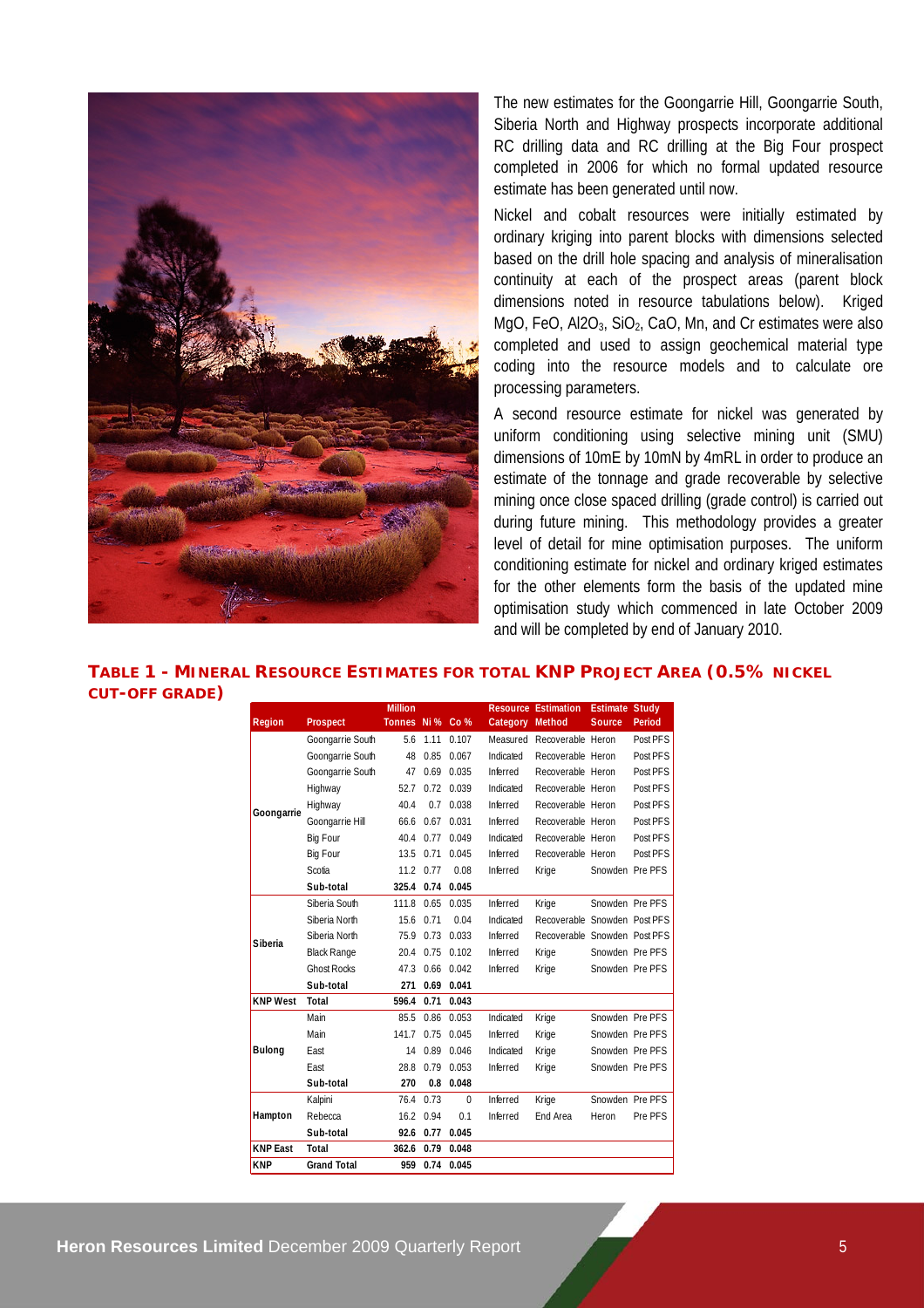**METALLURGICAL REVIEW** The metallurgical review looked at optimising formulae by which beneficiation and acid consumption of the various ore types can be determined. Incremental improvements were calculated in comparison to the initial PFS data. These formulae have been applied in the optimisation of the individual pits.

**MINING STUDY Pit optimisation and mine scheduling has been undertaken** from first principles utilising the new resource estimates and improved metallurgical information. This study is drawing to a close. Preliminary data is encouraging in terms of scale and stability of predicted output, which enhances the project. A report will be prepared during the March quarter which uses the new mine schedule and revised costs to further evaluate the financial parameters of the project.

## **YERILLA NICKEL COBALT PROJECT**



In May 2009 Shanshan Ningbo (Shanshan), a company listed on the Shanghai stock exchange entered into an agreement where they could earn 70% in the Yerilla Project by completing construction and commissioning of a mining and processing operation on site at Yerilla. Shanshan are funding all test work, feasibility and construction.

The first stage of this work is a pilot plant which was commissioned during December. Shanshan is managing the piloting, studies and construction.

Shanshan has introduced new technology which involves segregation of the nickel and cobalt into its metallic form through kiln roasting. The nickel and cobalt are recovered by a series of magnetic separation steps. This has been successfully completed at the laboratory scale. The grade of concentrate and recovery are very sensitive to the atmospheric conditions in the kiln. With the change in equipment from laboratory to pilot scale strategies are being developed to manage the pilot kiln to endeavour to replicate the optimised laboratory test work conditions. Shanshan's pilot plant team are working on this ahead of commencing piloting of the Heron ore.

Heron's senior metallurgist and consulting engineers visited the pilot plant during December to observe the plant operation and review procedures for piloting Heron ore.

Late in December, while running with third party commissioning ore, the gas capture and recycle section of the pilot plant was temporarily shut for maintenance.

Piloting of Heron ore is expected to commence during the March quarter.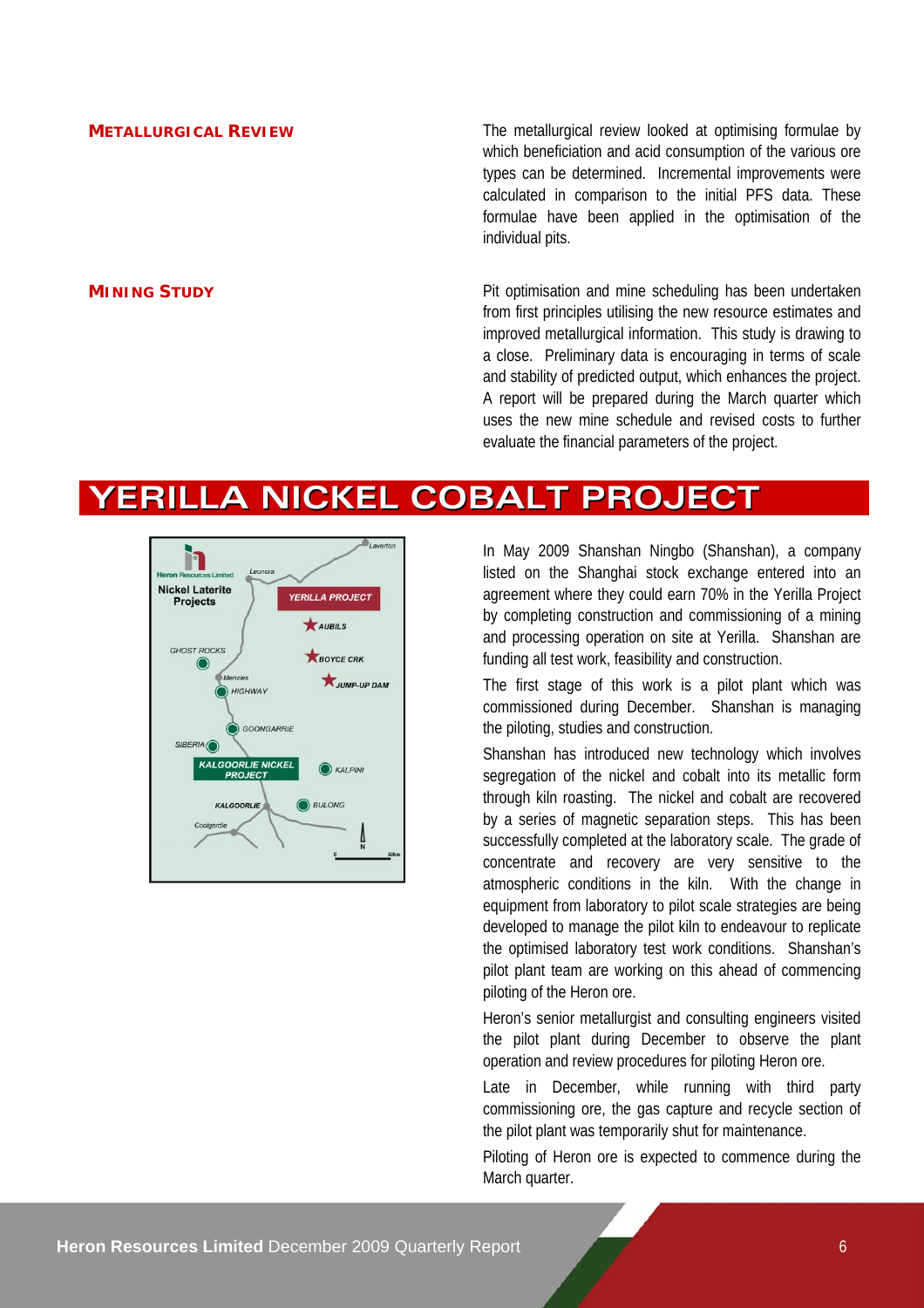# **EXPLORATION PROJECTS**



**Kalpini Nickel Project At the Kalpini Nickel Project, located 70 kilometres north**east of Kalgoorlie, three holes for 1,076 metres of diamond core were completed. Drilling targeted the basal contact of an ultramafic flow 5 kilometres south, along strike from the Emu Lake nickel sulphide occurrence where Emu Nickel Limited has recently reported several high-grade (+5% nickel) narrow massive sulphide diamond drill intercepts.

> Heron's KPDD01 intersected 16 metres of disseminated nickel, copper and iron sulphides making up to 5% of the rock adjacent to a contact with a felsic porphyry unit. This intersection returned 16 metres @ 0.32% Ni and 0.5% Cu

> This result is encouraging since in the Eastern Goldfields disseminated sulphides often occur in proximity to massive sulphides at the base of ultramafic flows. Further work is being undertaken to follow-up this result including down-hole electro-magnetic surveying and litho-geochemical studies which can provide vectors to massive sulphide mineralisation. Further drilling will be undertaken at Kalpini in the March quarter.

> Heron controls 15 kilometres of the prospective horizon with EM coverage restricted to 2 kilometres and only 3 diamond drill holes targeting sulphides.

#### **TABLE 2 - DOWN-HOLE NICKEL (NI), COPPER (CU), PLATINUM (PT) AND PALLADIUM (PD) RESULTS FOR THE ZONE OF DISSEMINATED SULPHIDES AT KALPINI**

| Hole <b>I</b> | North   | East   | From (m) | To (m) | Interval<br>(m) | Ni (%) | Cu (ppm) | Pt (ppb) | Pd (ppb) |
|---------------|---------|--------|----------|--------|-----------------|--------|----------|----------|----------|
| KPDD01        | 6643070 | 403450 | 246      | 262    | 10              | 0.32   | 455      | <u>.</u> | 60       |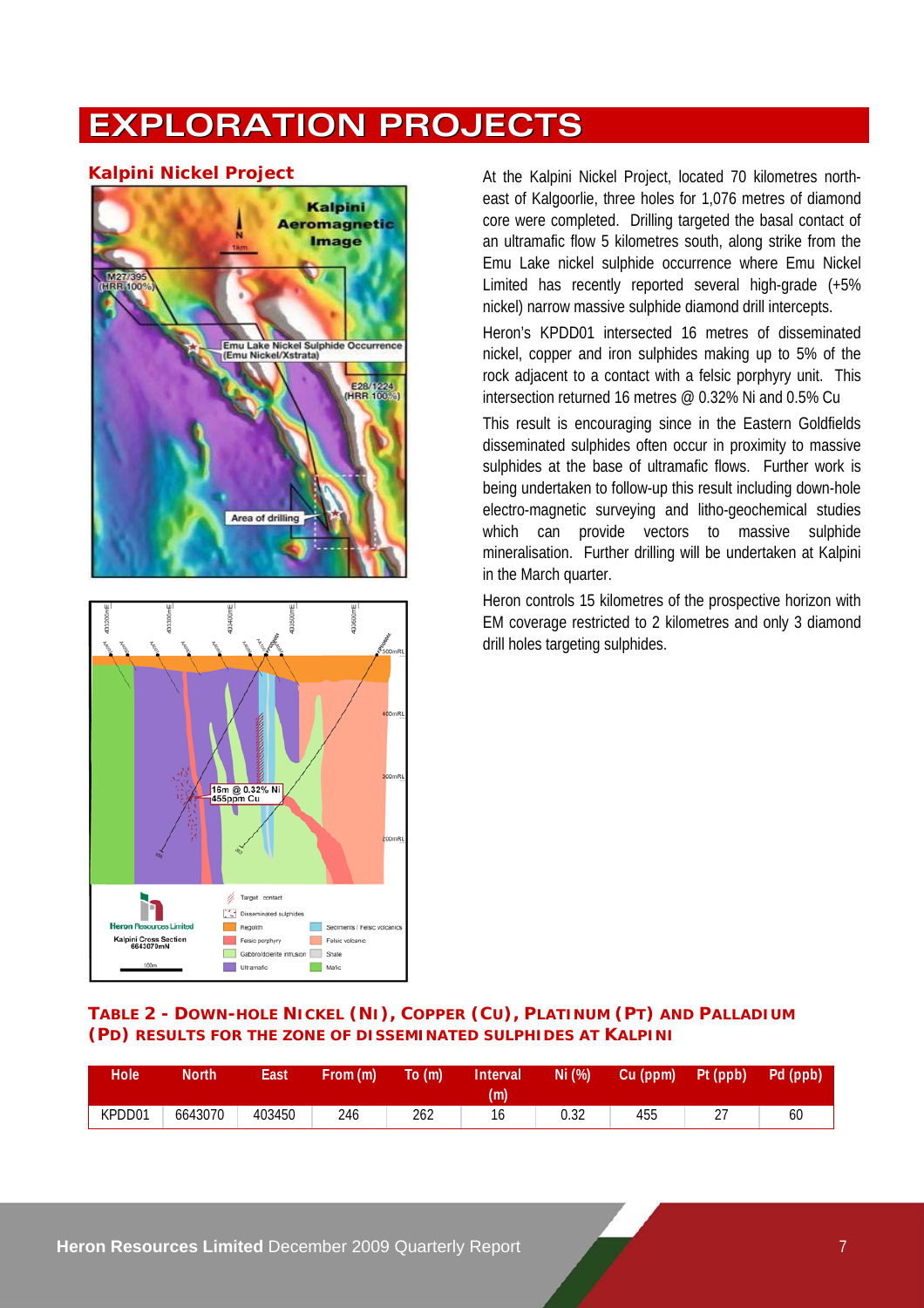#### **AVOCA DOWNS NICKEL PROJECT**



*Photo of disseminated sulphides in KPDD01 Aggregate of pyrite, millerite and chalcopyrite in interstitial spaces of the ultramafic rock* 



*Nickel Sulphide Exploration Model – Showing Possible Relationship of Desseminated Sulphides and Massive Sulphide zones* 

At the Avoca Downs Nickel Project, located 80km east of Kalgoorlie, assay results for diamond core drilling were received. Three holes for a total of 420m were completed.

As reported during the quarter, the diamond drilling intersected several thin (<20cm) stringers of massive sulphide mineralisation within an ultramafic unit. Assays for this sulphide stringer zone confirm that nickel and copper sulphides are present with results up to 0.97% nickel and 0.78% copper (with associated elevated platinum and palladium). The key intervals for these results are shown in the Table below.

The Avoca Downs Nickel Project comprises a large ground package wholly owned by Heron and future work will focus on placing these drilling results in a broader regional context and identifying key areas for follow-up work. The stringers of massive sulphide appear to be remobilised along a fold hinge and future work will aim to map out this hinge zone and identify zones where the primary massive sulphides have accumulated.

#### **TABLE 3 - SELECTED DOWN-HOLE NICKEL (NI), COPPER (CU), PLATINUM (PT) AND PALLADIUM (PD) RESULTS FOR SULPHIDE STRINGERS IN AVOCA DOWNS DIAMOND CORE DRILLING**

| Hole              | <b>North</b> | East   | From (m) | To (m) | <b>Interval</b><br>(m) | Ni (%) | Cu (%) | Pt (ppm) | Pd (ppm) |
|-------------------|--------------|--------|----------|--------|------------------------|--------|--------|----------|----------|
| ADD02             | 6585405      | 435306 | 61.17    | 61.4   | 0.23                   | 0.81   | 0.26   | 0.11     | 0.48     |
| ADD <sub>02</sub> | 6585405      | 435306 | 62.17    | 62.38  | 0.21                   | 0.53   | 0.78   | 0.09     | 0.44     |
| ADD02             | 6585405      | 435306 | 62.49    | 62.61  | 0.12                   | 0.97   | 0.22   | 0.19     |          |
| ADD02             | 6585405      | 435306 | 62.8     | 62.93  | 0.13                   | 0.47   | 0.05   | 0.07     | 0.38     |
| ADD02             | 6585405      | 435306 | 65.44    | 65.62  | 0.18                   | 0.53   | 0.24   | 0.1      | 0.43     |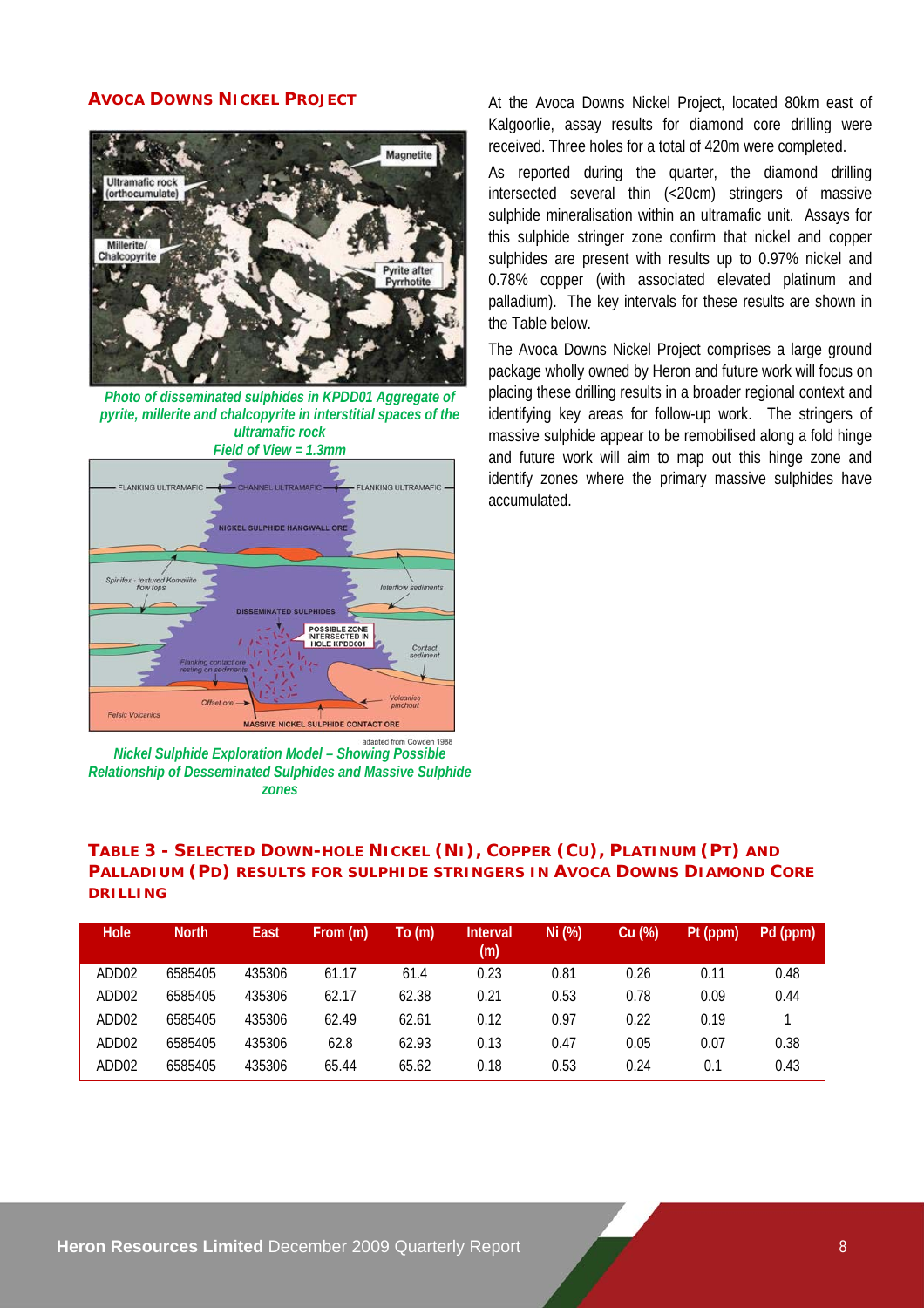#### **ROCKY GULLY NICKEL PROJECT**



*Helicopter taking off for VTEM Survey at Rocky Gully* 

# Magnetic anomaly target **VMS Zone of interest Mt Zephyr Project Targets on Aeromagnetic Image**

The Company has recently flown a VTEM survey (100 metre spacing with 574 line kilometres) at the Company's wholly owned Rocky Gully nickel project, located 80 kilometres north west of Albany Western Australia. The survey covered the zones of known mafic/ultramafic bodies where disseminated nickel sulphides were previously found in drilling by the Company. The survey also covered a further large nickel/copper geochemical anomaly that had recently been delineated by the Company.

The data from the survey has recently been received by geophysical consultants and processing and interpretation are underway.

The VTEM technique identifies conductive bodies in the earth's crust to approximately 200-300 metres. Nickel sulphides are conductive and may produce anomalies in the electromagnetic conductivity.

The interpretation underway will identify and prioritise any anomalies, proposing drill holes to test for the presence of nickel sulphides. Generally massive nickel sulphides are conductive, disseminated sulphides are not. Barron sulphides and black shales are also conductive and the most common source of false anomalies.

**MT ZEPHYR BASE METAL PROJECT** The Company's wholly owned Mt Zephyr volcanogenic massive sulphide (VMS) Project is located 65 kilometres north west of Leonora. Pegging and recent acquisitions have secured for the Company a land holding in the area in excess of 170 square kilometres covering the prospective settling. The area contains a VMS occurrence delineated in the 1980s over some 8 kilometres of strike which has similarities to the Jaguar/Teutonic Bore VMS deposits owned by Jabiru Metals Limited, located some 60 kilometres to the west. The historical data has been compiled with several copper and zinc geochemical anomalies remaining un-drilled. The Company is looking to advance the project through detailed airborne geophysical programs, followed by drill testing of targets.

> In addition to the VMS targets the Company has identified a discrete (600 metres long) magnetic anomaly in the north of the project area where percussion drilling in 1971 identified an ultramafic body under some 50 metres of cover with associated anomalous nickel and copper assays. The Company is modelling this anomaly and planning a diamond hole to effectively test the target at depth for massive nickel sulphide mineralisation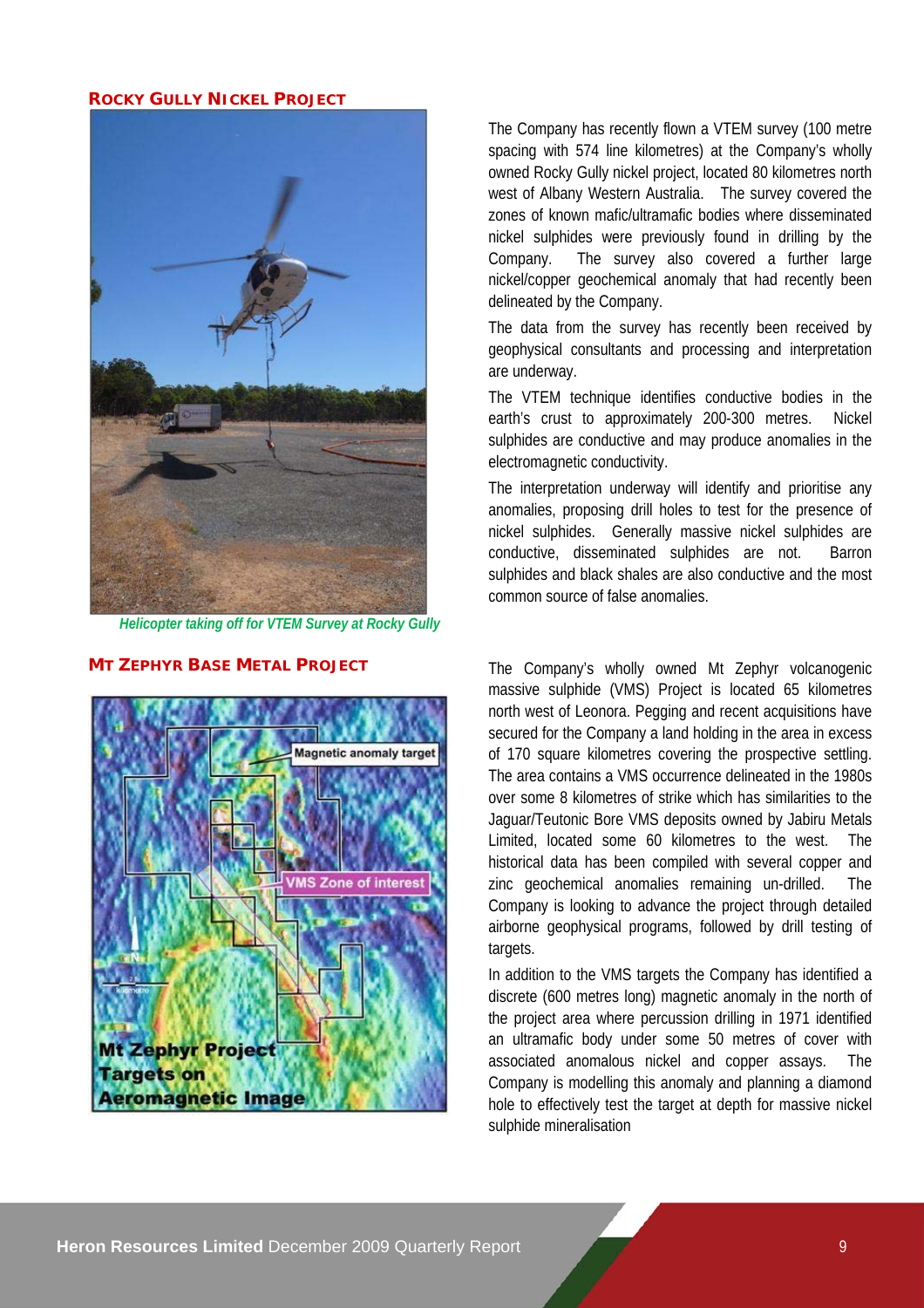## **CORPORATE**

During the December quarter Mineral Resources Limited (MRL) was successful in its takeover of Polaris Metals NL.

In August Heron entered into a Pre-bid Agreement with MRL which facilitated initiation of the bid. The final consideration for the offer was one MRL share plus \$1.01 for every 10 Polaris shares. Heron accepted for its remaining stake on 14 December 2009.

On 15 January 2010 Heron sold its resulting MRL shares netting \$37.9 million and bringing the total consideration for the Company's Polaris holding to in excess of \$40 million.

The Company now holds total cash of \$64 million and is well placed to pursue new opportunities in the resources sector both domestically and overseas.

#### **JORC Compliance Statements**

N. Math Longwort

**Mathew Longworth Managing Director** 

The information in this report that relates to Mineral Resources is based on information compiled by James Ridley who is a Member of the Australasian Institute of Mining and Metallurgy. James Ridley is a full time employee of Heron Resources Limited and has sufficient experience that is relevant to the style of mineralisation and type of deposit under consideration, and to the resource estimation activities undertaken to qualify as Competent Person as defined in the 2004 Edition of the 'Australasian Code for Reporting of Exploration Results, Mineral Resources and Ore Reserves'. James Ridley consents to the inclusion in this report of the matters based on his information in the form and context that it appears. Note that Mineral Resources that are not Ore Reserves do not have demonstrated viability.

The information in this report that related to Exploration is based on information compiled by David von Perger who is a member of Australian Institute of Mining and Metallurgy. David von Perger is a full time employee of Heron Resources Limited. David von Perger has sufficient experience that is relevant to the style of mineralisation and type of deposit under consideration, and to the exploration activity that he is undertaking to qualify as Competent Person as defined in the 2004 Edition of the 'Australasian Code for Reporting of Exploration Results, Mineral Resources and Ore Reserves. David von Perger consents to the inclusion in this report of the matters based on his information in the form and context that it appears.

#### **About Heron**

*Heron is a mineral resources development company with interests in nickel and gold located in the Eastern Goldfields of Western Australia and eastern Victoria.* 

*Heron's gold interests include the A1 Gold Mine in Victoria where it is evaluating the reopening of this large historic mine. Heron holds a two year option to purchase the A1 Gold Mine. This project offers Heron the opportunity for near term cash flow developed through the Company's cash reserves and it has several potential advantages including low capital and operating costs and a competitive entry cost.* 

*The Kalgoorlie Nickel Project (KNP) is one of the largest undeveloped nickel laterite projects in the world. Heron is currently seeking a partner to assist developing this project. The KNP has several advantages including a large resource base, access to supporting infrastructure and low sovereign risk.* 

*The Yerilla Nickel Cobalt Project is located 140 kilometres north east of Kalgoorlie, where Heron's partner Shanshan Ningbo is undertaking piloting of Shanshan's technology as part of a feasibility study into developing this project.* 

*Heron has a well credentialed project team leading its advanced stage evaluations.* 

*Heron is debt free and holds \$64 million in cash, ensuring the Company is well placed to pursue other development opportunities in the resources sector both domestically and abroad.*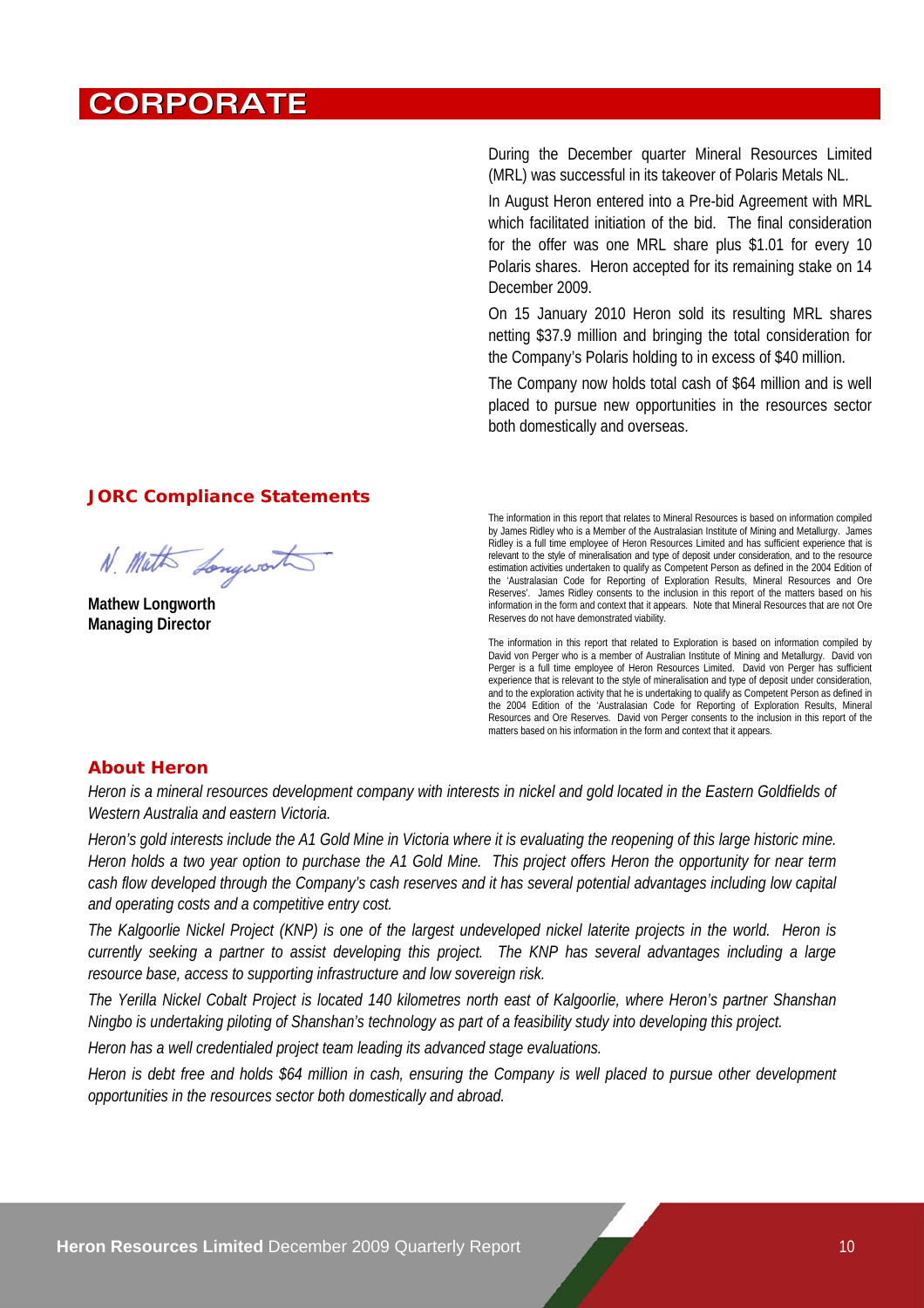#### **Appendix 5B**

#### **MINING EXPLORATION ENTITY QUARTERLY REPORT**

Name of entity

## **HERON RESOURCES LIMITED**

30 068 263 098 31 December 2009

ABN **ABN** Quarter ended (current quarter)

*Consolidated statement of cash flows* 

| Cash flows related to operating activities                                                                                                                     | <b>Current Otr</b><br>\$A'000 | Year to Date<br>(3 months)<br>\$A'000 |
|----------------------------------------------------------------------------------------------------------------------------------------------------------------|-------------------------------|---------------------------------------|
|                                                                                                                                                                |                               |                                       |
| Receipts from product sales and related debtors<br>1.1<br>Payments for:<br>(a)<br>exploration and evaluation<br>1.2<br>development<br>(b)<br>production<br>(c) | (1, 914)<br>(176)             | (3,746)<br>(208)                      |
| administration<br>(d)                                                                                                                                          | (881)                         | (1, 867)                              |
| Dividends received<br>1.3                                                                                                                                      |                               |                                       |
| Interest and other items of similar nature received<br>1.4                                                                                                     | 214                           | 480                                   |
| 1.5<br>Interest and other costs of finance paid                                                                                                                |                               |                                       |
| 1.6<br>Income taxes paid                                                                                                                                       |                               |                                       |
| Other - GST & sale of data<br>1.7                                                                                                                              | (108)                         | (17)                                  |
|                                                                                                                                                                |                               |                                       |
| <b>Net Operating Cash Flows</b>                                                                                                                                | (2,865)                       | (5, 358)                              |
|                                                                                                                                                                |                               |                                       |
| Cash flows related to investing activities                                                                                                                     |                               |                                       |
| Payment for purchases of: (a)<br>prospects<br>1.8<br>equity investment<br>(b)                                                                                  | (19)<br>(3,934)               | (795)<br>(3,934)                      |
| other fixed assets<br>(c)                                                                                                                                      | (881)                         | (1,040)                               |
| Proceeds from sale of:<br>(a) prospects<br>1.9<br>equity investment<br>(b)                                                                                     | 173<br>4,898                  | 173<br>4,898                          |
| other fixed assets<br>(c)                                                                                                                                      | 3                             | 5                                     |
| 1.10 Loans to other entities                                                                                                                                   |                               |                                       |
| 1.11 Loans repaid by other entities                                                                                                                            |                               |                                       |
|                                                                                                                                                                |                               |                                       |
|                                                                                                                                                                |                               |                                       |
| <b>Net Investing Cash Flows</b>                                                                                                                                | 240                           | (693)                                 |
|                                                                                                                                                                |                               |                                       |
| 1.12 Total operating and investing cash flows<br>(carried forward)                                                                                             | (2,625)                       | (6,051)                               |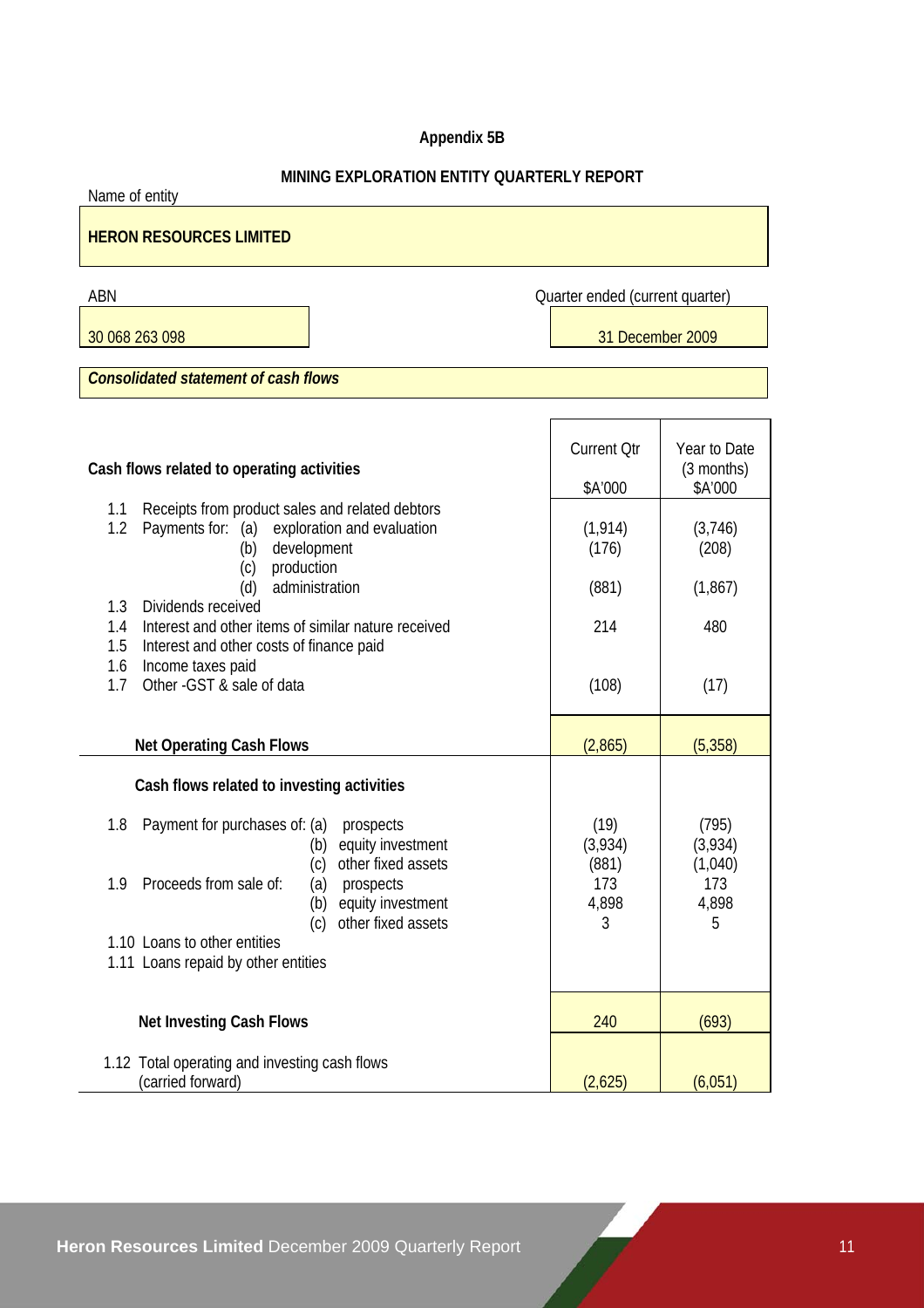| 1.12 Total operating and investing cash flows<br>(brought forward)                                                                                                                                                                           | (2,625) | (6,051) |
|----------------------------------------------------------------------------------------------------------------------------------------------------------------------------------------------------------------------------------------------|---------|---------|
| Cash flows related to financing activities                                                                                                                                                                                                   |         |         |
| 1.13 Proceeds from the issue of shares, options, etc.<br>1.14 Proceeds from the sale of forfeited shares<br>1.15 Proceeds from borrowings<br>1.16 Repayment of borrowings<br>1.17 Dividends paid<br>1.18 Other (provide details if material) | 2,711   | 2,711   |
| Net financing cash flows                                                                                                                                                                                                                     | 2,711   | 2,711   |
| Net increase (decrease) in cash held                                                                                                                                                                                                         | 86      | (3,340) |
| 1.19 Cash at beginning of quarter/year<br>1.20 Exchange rate adjustments                                                                                                                                                                     | 26,131  | 29,557  |
| 1.21 Cash at end of quarter                                                                                                                                                                                                                  | 26,217  | 26,217  |

 **Payments to directors of the entity and associates of the directors, payments to related entities of the entity and associates of the related entities** 

|                                                                       | <b>Current Qtr</b><br>\$A'000 |
|-----------------------------------------------------------------------|-------------------------------|
| 1.22 Aggregate amount of payments to the parties included in item 1.2 | 271                           |
| 1.23 Aggregate amount of loans to the parties included in item 1.10   |                               |

1.24 Explanation necessary for an understanding of the transactions

 Directors fees, salaries and superannuation (A\$253,718). Provision of office accommodation by director-related entity (A\$16,170). Provision of legal advice by director related entity (A\$690)

#### **Non-cash financing and investing activities**

 2.1 Details of financing and investing transactions which have had a material effect on consolidated assets and liabilities but did not involve cash flows

 Heron accepted the Mineral Resources offer for all of its shares in Polaris Metals. The market value of the Mineral Resources shares received was \$36.3 million.

 2.2 Details of outlays made by other entities to establish or increase their share in projects in which the reporting entity has an interest

See attached schedule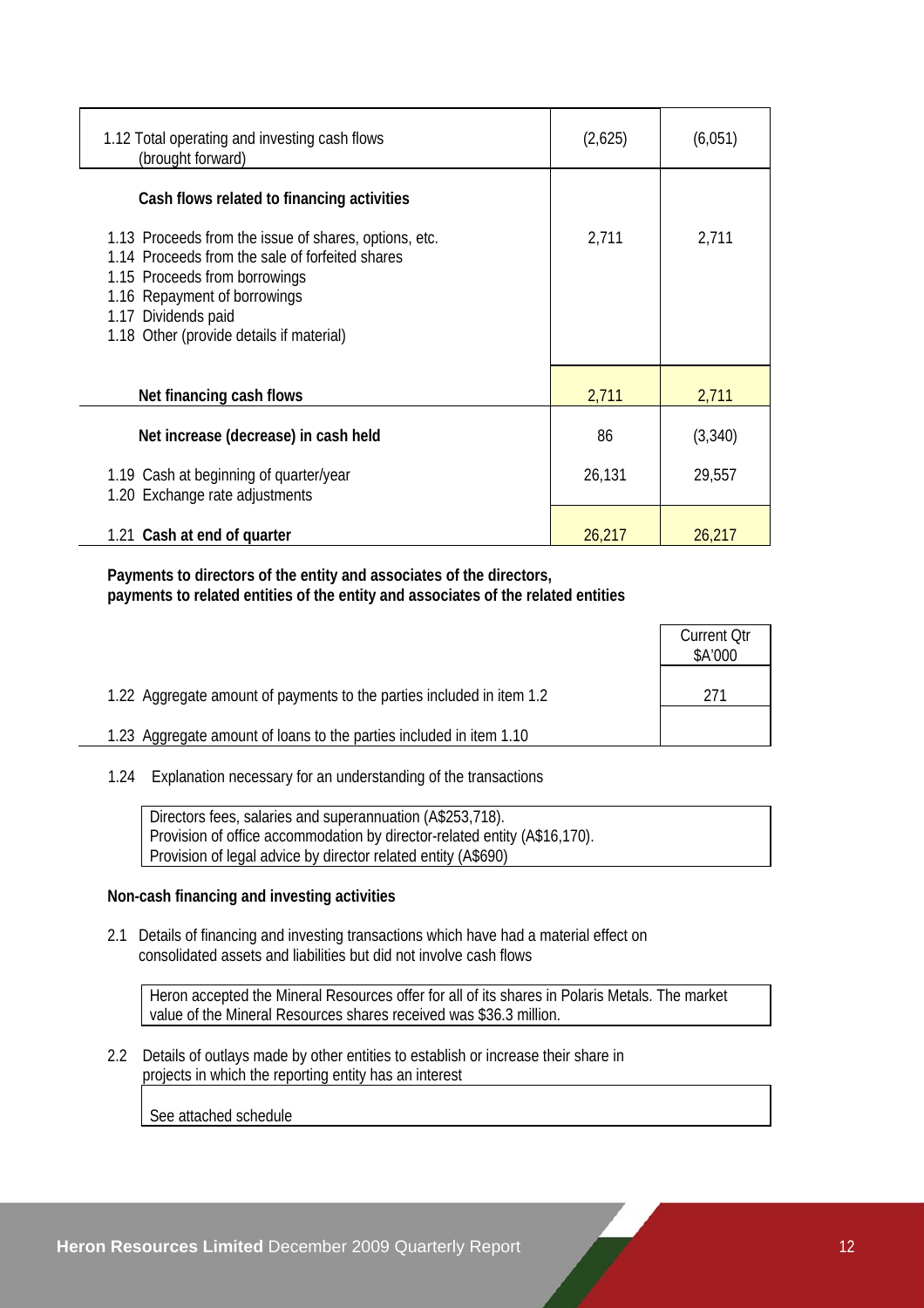## **Financing facilities available**

*Add notes as necessary for an understanding of the position*

|                                 | Amount available<br>\$A'000 | Amount used<br>\$A'000 |
|---------------------------------|-----------------------------|------------------------|
| Loan facilities<br>3.1          |                             |                        |
| 3.2 Credit standby arrangements |                             |                        |

#### **Estimated cash outflows for next quarter**

|                                   | \$A'000 |
|-----------------------------------|---------|
| Exploration and evaluation<br>4.1 | 3,500   |
| 4.2 Development                   | 900     |
| Production<br>4.3                 |         |
| 4.4 Administration                | 1,800   |
| Total                             | 6,200   |

#### **Reconciliation of cash**

| Reconciliation of cash at the end of the quarter (as<br>shown in the consolidated statement of cash flows) to<br>related items in the accounts as follows. | <b>Current Quarter</b><br>\$A'000 | <b>Previous Quarter</b><br>\$A'000 |
|------------------------------------------------------------------------------------------------------------------------------------------------------------|-----------------------------------|------------------------------------|
| 5.1 Cash on hand and at bank                                                                                                                               | 180                               | 150                                |
| 5.2 Deposits at call                                                                                                                                       | 25,389                            | 25,350                             |
| 5.3 Bank Overdraft                                                                                                                                         |                                   |                                    |
| 5.4 Other (provide details)<br>Property Rental bond<br>Environmental bonds<br><b>Escrow Accounts</b>                                                       | 65<br>510<br>73                   | 63<br>497<br>71                    |
| Total: cash at end of quarter (Item 1.21)                                                                                                                  | 26,217                            | 26,131                             |

 $\overline{\phantom{a}}$ 

 $\Gamma$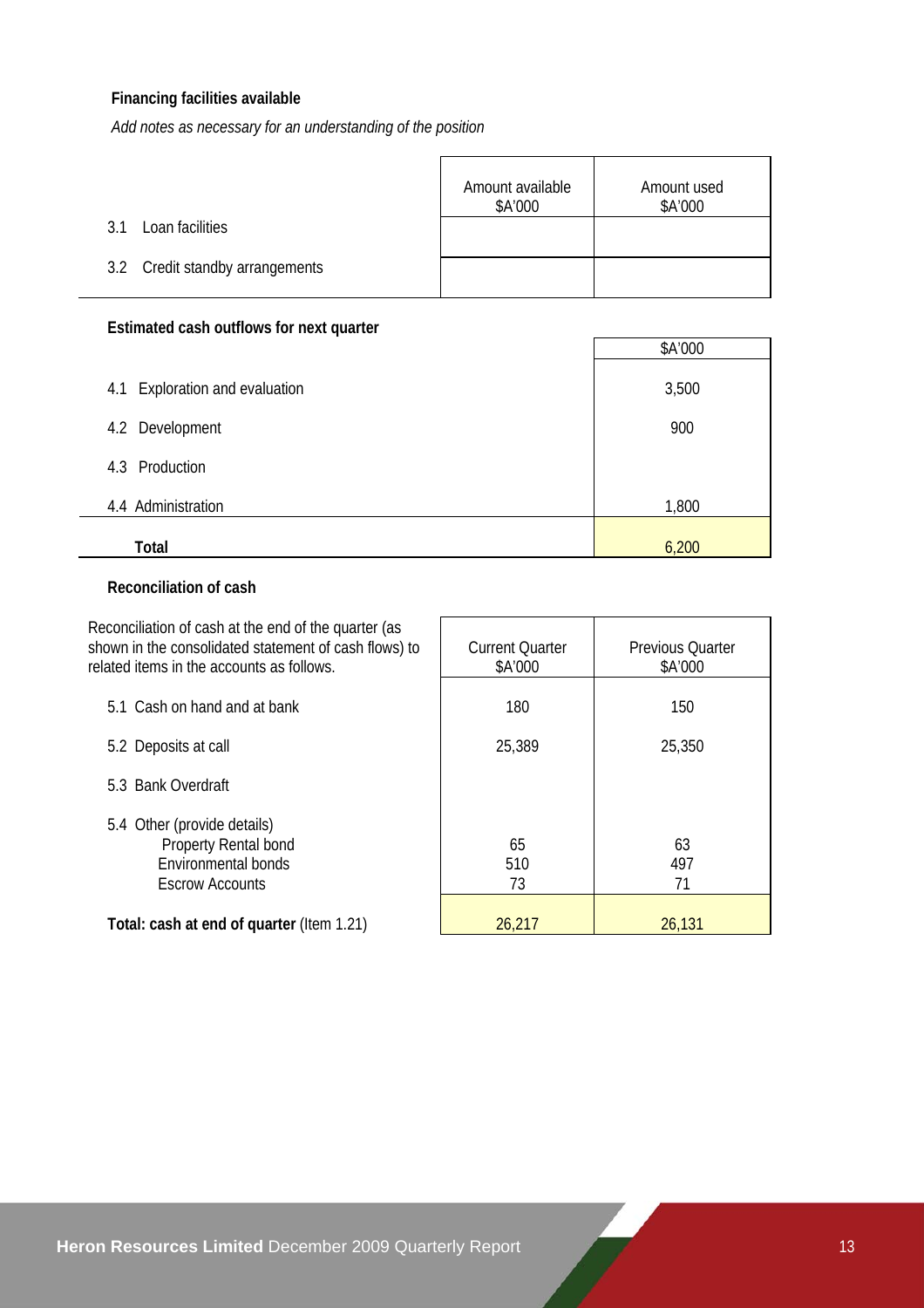#### **Changes in interests in mining tenements**

|                                                                            | Tenement<br>reference | Nature of interest<br>(note (2)) | Interest at<br>Begin of<br>Quarter | Interest at<br>End of<br>Quarter |
|----------------------------------------------------------------------------|-----------------------|----------------------------------|------------------------------------|----------------------------------|
| Interests in mining<br>6.1<br>tenements relinquished,<br>reduced or lapsed |                       | See attached<br>schedule         |                                    |                                  |
| Interests in mining<br>6.2<br>tenements acquired or<br>increased           |                       | See attached<br>schedule         |                                    |                                  |

#### **Issued and quoted securities at end of current quarter**

 *Description includes rate of interest and any redemption or conversion rights together with prices and dates.* 

|                                                 | Total       | <b>Number</b> | Issue price per          | Amount paid up               |
|-------------------------------------------------|-------------|---------------|--------------------------|------------------------------|
|                                                 | number      | quoted        | security<br>(see note 3) | per security (see<br>note 3) |
|                                                 |             |               | (3)                      | (3)                          |
| 7.1 Preference securities                       |             |               |                          |                              |
| <i>(description)</i>                            |             |               |                          |                              |
| 7.2 Changes during Quarter                      |             |               |                          |                              |
| Increases through share<br>(a)<br><b>issues</b> |             |               |                          |                              |
| Decreases through<br>(b)                        |             |               |                          |                              |
| returns of capital,                             |             |               |                          |                              |
| buybacks, redemptions                           |             |               |                          |                              |
| <b>Ordinary securities</b>                      | 252,985,787 | 252,985,787   |                          |                              |
| 7.3 Changes during Quarter *                    |             |               |                          |                              |
| Increases through share<br>(a)                  | 12,046,940  | 12,046,940    |                          |                              |
| issues                                          |             |               |                          |                              |
| Decreases through<br>(b)                        |             |               |                          |                              |
| returns of capital,<br>buybacks                 |             |               |                          |                              |
| 7.4 Convertible debt securities                 |             |               |                          |                              |
| <i>(description)</i>                            |             |               |                          |                              |
| 7.5 Changes during Quarter                      |             |               |                          |                              |
| Increases through issues<br>(a)                 |             |               |                          |                              |
| Decreases through<br>(b)                        |             |               |                          |                              |
| securities matured,                             |             |               |                          |                              |
| converted                                       |             |               |                          |                              |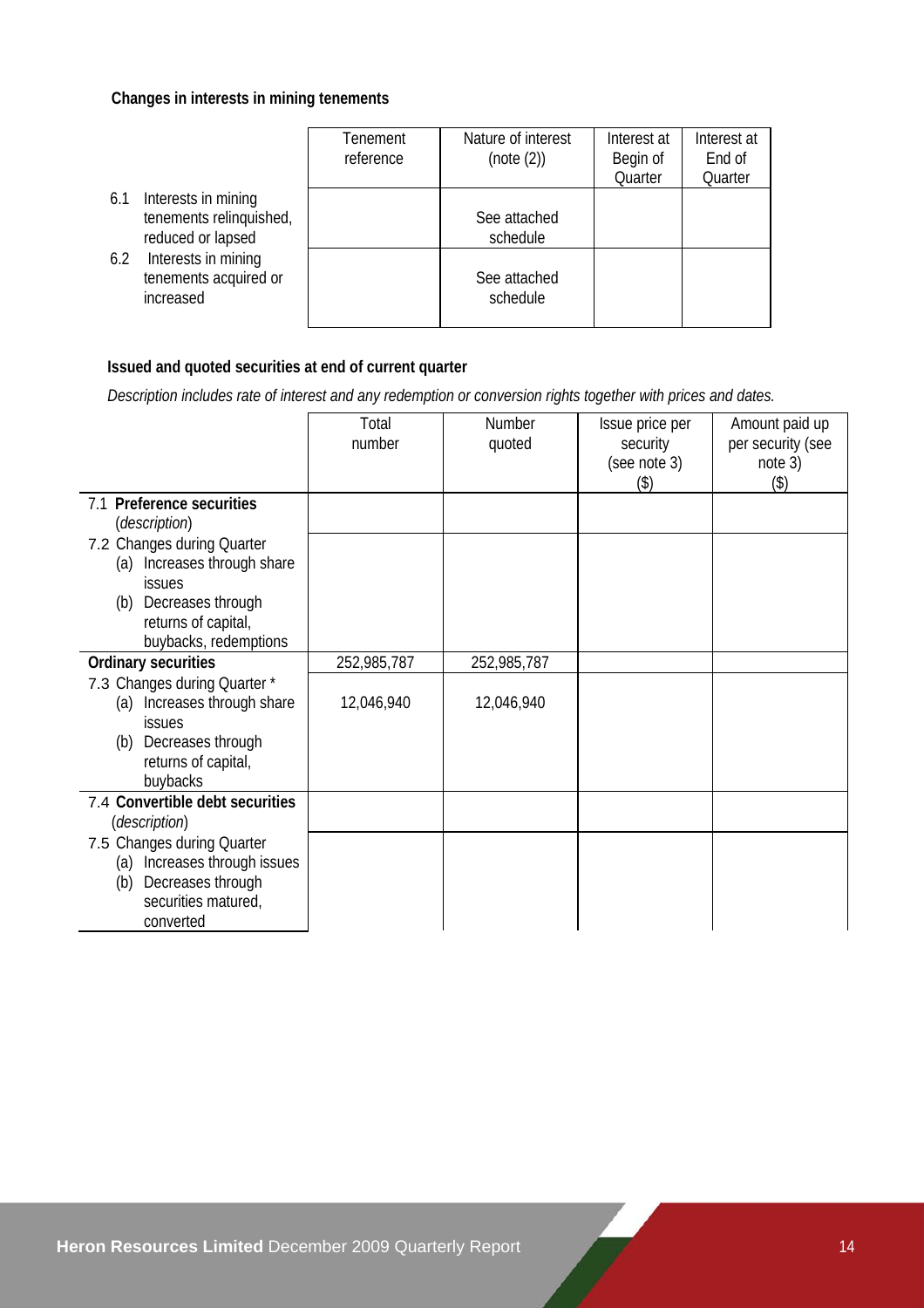| 7.6 Options                           |           |     | Exercise Price | <b>Expiry Date</b> |
|---------------------------------------|-----------|-----|----------------|--------------------|
| (description and conversion           | 950,000   | Nil | \$0.6864       | 1/06/2010          |
| factor)                               | 5,000,000 | Nil | \$0.6864       | 7/09/2010          |
|                                       | 1,050,000 | Nil | \$0.6864       | 1/11/2010          |
|                                       | 5,000,000 | Nil | \$0.6864       | 7/09/2016          |
|                                       | 2,750,000 | Nil | \$1.4864       | 31/12/2015         |
|                                       | 100,000   | Nil | \$1.38         | 30/06/2011         |
|                                       | 100,000   | Nil | \$1.48         | 30/06/2011         |
|                                       | 100,000   | Nil | \$1.54         | 30/06/2011         |
|                                       | 1,500,000 | Nil | \$1.00         | 05/06/2012         |
|                                       | 2,500,000 | Nil | \$1.50         | 05/06/2013         |
|                                       | 3,500,000 | Nil | \$2.00         | 05/06/2013         |
|                                       | 5,250,000 | Nil | \$2.50         | 05/06/2014         |
|                                       | 100,000   | Nil | \$1.48         | 02/01/2012         |
|                                       | 100,000   | Nil | \$1.50         | 02/01/2012         |
|                                       | 4,818,776 | Nil | \$0.30         | 09/06/2014         |
|                                       | 2,600,000 | Nil | \$0.25         | 25/06/2012         |
|                                       | 4,200,000 | Nil | \$0.425        | 25/06/2014         |
| 7.7 Issued during Quarter             |           |     |                |                    |
| 7.8 Exercised during Quarter          |           |     |                |                    |
|                                       |           |     |                |                    |
| 7.9 Expired during Quarter            |           |     |                |                    |
| 7.10 Debentures<br>(totals only)      |           |     |                |                    |
| 7.11 Unsecured notes<br>(totals only) |           |     |                |                    |

**Compliance 2.2 Details of outlays made by other entities to establish or increase their share in projects in which the reporting entity has an interest.** 

- 1. Bronzewing Gold NL (Bronzewing) may earn a 70% interest in precious metals from Heron's King of Creation Project through expending \$250,000 within four years. This agreement has been assigned to A1 Minerals Limited.
- 2. Epsilon Energy Limited may earn a 51% interest in all Mineral Rights for tenements in the Balladonia West area through expenditure of \$275,000 including \$75,000 on drilling to test lignite as well as securing a partner to develop the lignite resources.
- 3. Southern Gold Limited may earn an initial 51% interest in three tenements comprising Heron's Bulong South Project through expenditure of \$120,000 over a two year period from October 2009.
- 4. Ningbo Shanshan Co Ltd, may earn a 70% interest in the Company's Yerilla Project by sole funding construction and commissioning of the Project to an agreed capacity following a positive feasibility outcome. The agreement is subject to Australian and Chinese regulatory approvals.